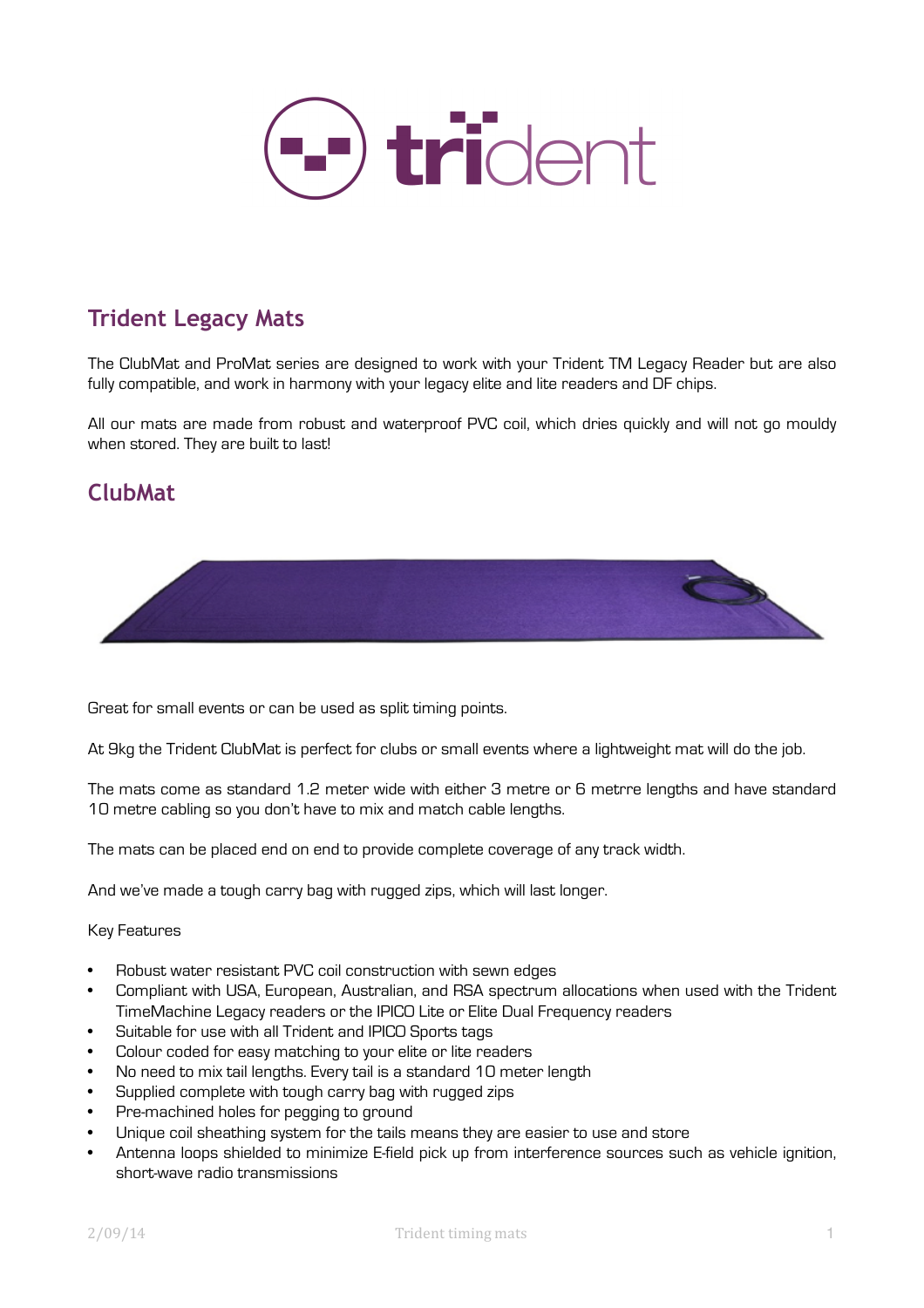### **ProMat**

Introducing the new Trident ProMats. These mats are made specifically for the professional timer and mass events where it's important that the mats don't creep or walk with heavy traffic going over them. The mats provide a completely flat, wrinkle free, surface for the runner with robust PVC coil finish and tapered edges. "Non-slip" nodules on the bottom of the mat and fully encased cable and masthead support mean these mats are made to last and take the punishment.



We've included a heavy-duty bag and rugged zips and a single mat weighs in at 19Kg.

The mats come as standard 1.2 metre wide with either 3 metre or 6 metre lengths and have standard 10 metre cabling so you don't have to mix and match cable lengths.

#### Key Features

- Robust water resistant PVC coil construction with tapered moulded edges
- Non-slip nodules to minimise movement in heavy traffic
- Compliant with USA, European, Australian, and RSA spectrum allocations when used with the Trident TimeMachine Legacy readers or the IPICO Lite or Elite Dual Frequency readers
- Suitable for use with all Trident and IPICO Sports tags
- Colour coded for easy matching to your elite or lite readers
- No need to mix tail lengths. Every tail is a standard 10 meter length
- Supplied complete with extra-tough carry bag with rugged zips
- Unique coil sheathing system for the tails means they are easier to use and store
- Antenna loops shielded to minimize E-field pick up from interference sources such as vehicle ignition, short-wave radio transmission.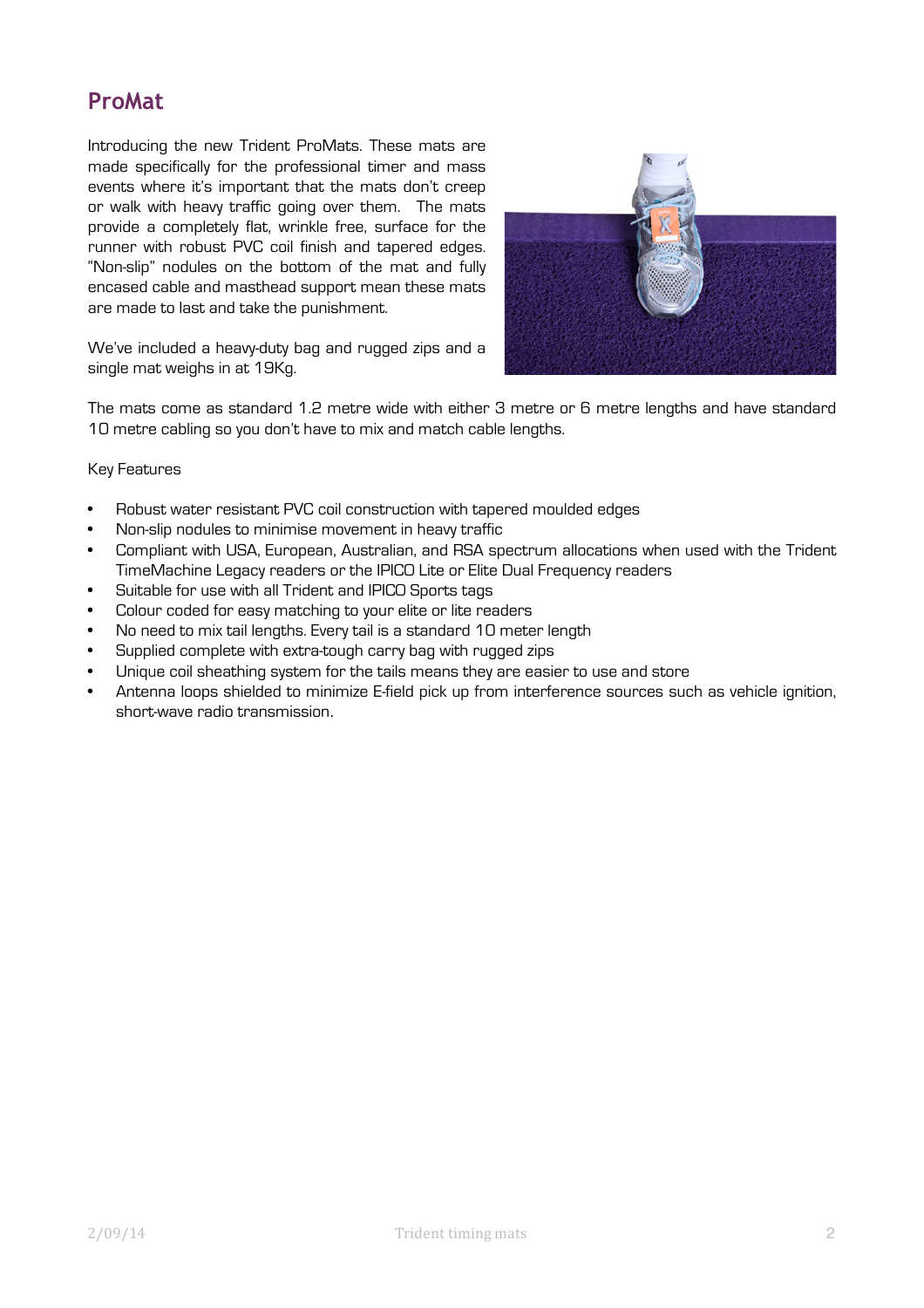# **Trident UltraMats**

Introducing the Trident UltraMat. The new generation of timing mat specifically made for the 2014 Trident TM Pro or Club series readers to provide the ultimate timing solution.

While it looks and feel like an ordinary ClubMat or ProMat it has unique "smarts" built in which create ultimate read rates and distances.



We've simplified the set up process and taken away the need for colour-coding. Simply plug any mat into any connection port on your reader and you are ready to go.

We've also made tuning simple. The UltraMats do it for you. They can be laid out in any environment and will auto-tune themselves by filtering out electronic "noise" and setting themselves at the optimum signal to achieve best-read results for the local conditions.

In fact, these mats outperform your legacy mats by so much that operator error may well become a thing of the past!

Important Note: UltraMats can only be used with the TM Club or TM Pro readers.

#### Key Features

- Robust water resistant PVC coil construction with sewn edges
- Non-slip nodules to minimise movement in heavy traffic
- Compliant with USA, European, Australian, and RSA spectrum allocations when used with the Trident TimeMachine Club and TimeMachine Pro readers
- Suitable for use with all Trident and IPICO Sports tags
- No need to for colour coding. Cannot be incorrectly connected
- No need to mix tail lengths. Every tail is a standard 10 meter length and length is customizable.
- Supplied complete with tough carry bag with rugged zips
- Self-tuning to optimize read rates reducing the chance of missed tag reads